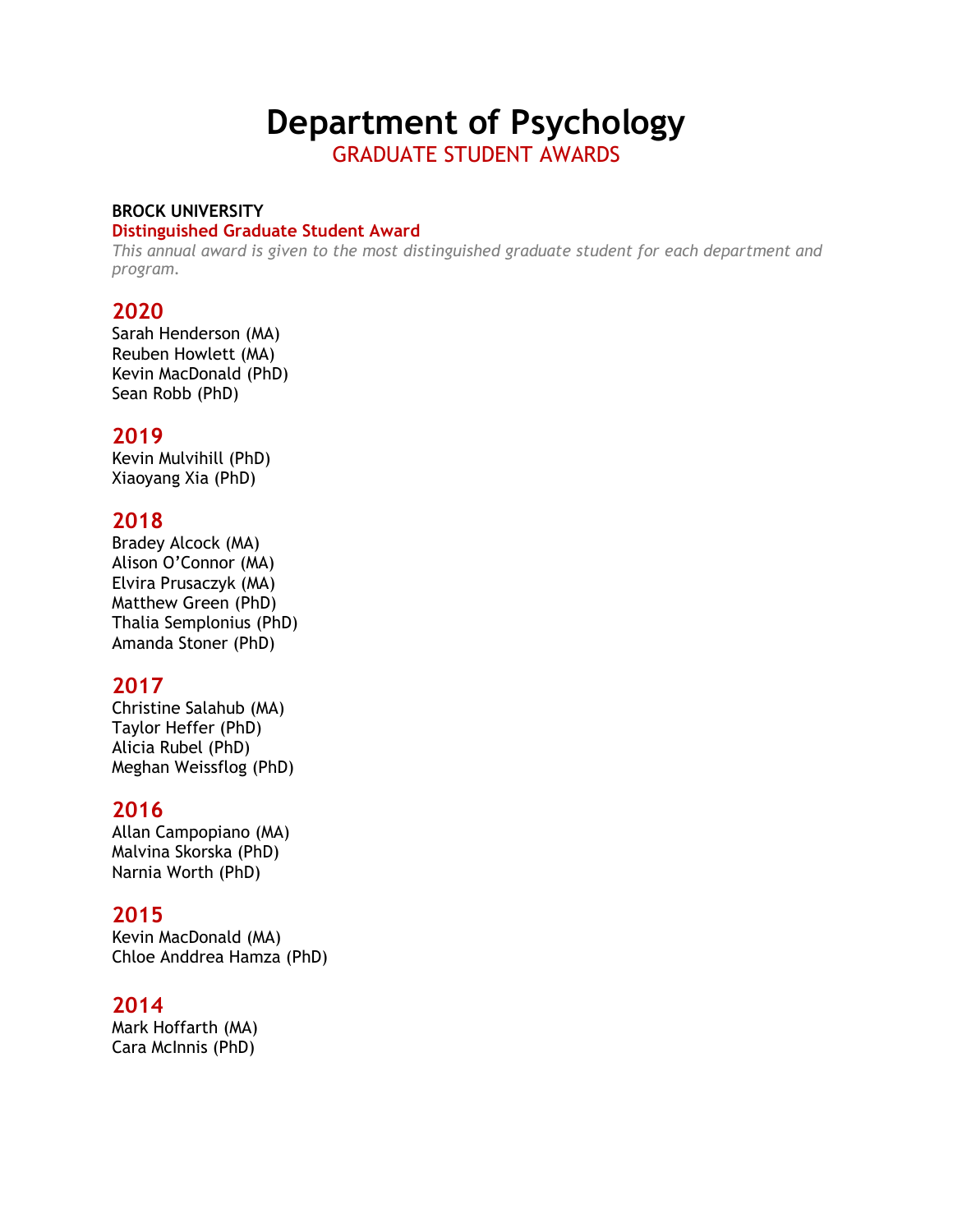# **2013**

Alicia Rubel (MA) Kimberly Costello (PhD)

#### **2011**

Paul Adachi (MA) Iva Matthews (PhD)

#### **2009**

Becky Choma Kimberly Costello

#### **2008**

Narnia Worth

#### **CANADIAN PSYCHOLOGICAL ASSOCIATION (CPA)**

#### **Certificate of Academic Excellence Award – PhD Thesis**

*This annual award is to recognize outstanding achievements made by students at the doctoral level of study in each Canadian department of Psychology.*

#### **2020**

Claire Matthews

# **2019**

Christine Salahub

#### **2018**

Caroline Drolet

#### **2017**

Tina Brook

#### **2014**

Cara McInnis Mary MacLean Gillian Dale

#### **2010**

Justin Carre Collin Perrier

#### **2009**

Becky Choma Karen Matheson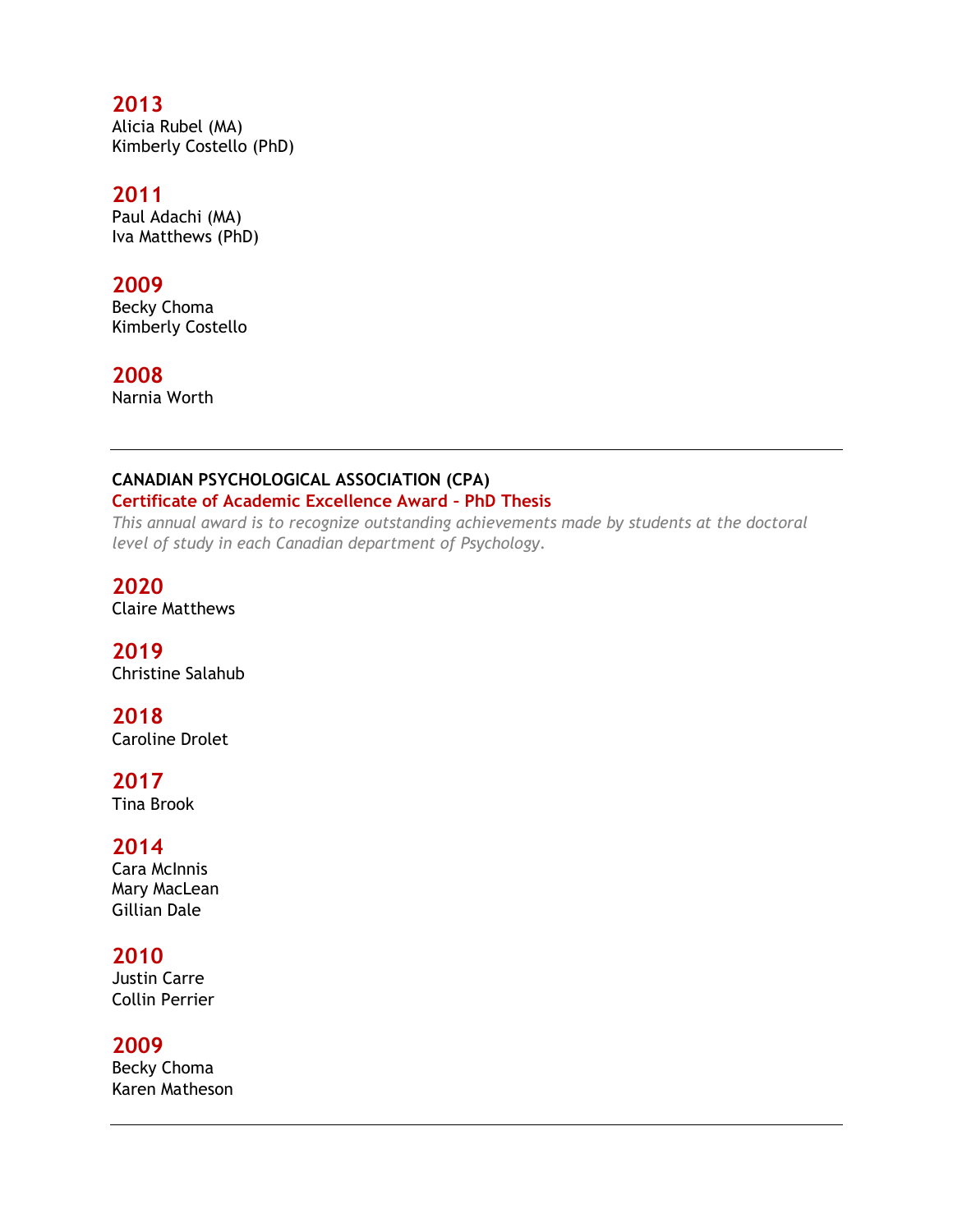# **CANADIAN PSYCHOLOGICAL ASSOCIATION (CPA)**

#### **Certificate of Academic Excellence Award – Master's Thesis**

*This annual award is to recognize outstanding achievements made by students at the Master's level of study in each Canadian department of Psychology.*

# **2020**

Sophia Thierry Anita Twele

# **2019**

Sarah Henderson

# **2018**

Allison O'Connor Brent Pitchford Elvira Prusaczyk

# **2017**

Megan Earle Taylor Heffer Claire Matthews

**2014** Thalia Semplongius

# **2010**

Lindsay Short

# **2009**

Kimberly Costello Jennifer Dobson Reno Zheng

# **2008**

Junru Zhao Narnia Worth Iva Matthews

# **2007**

Justin Carre Tammy Stewart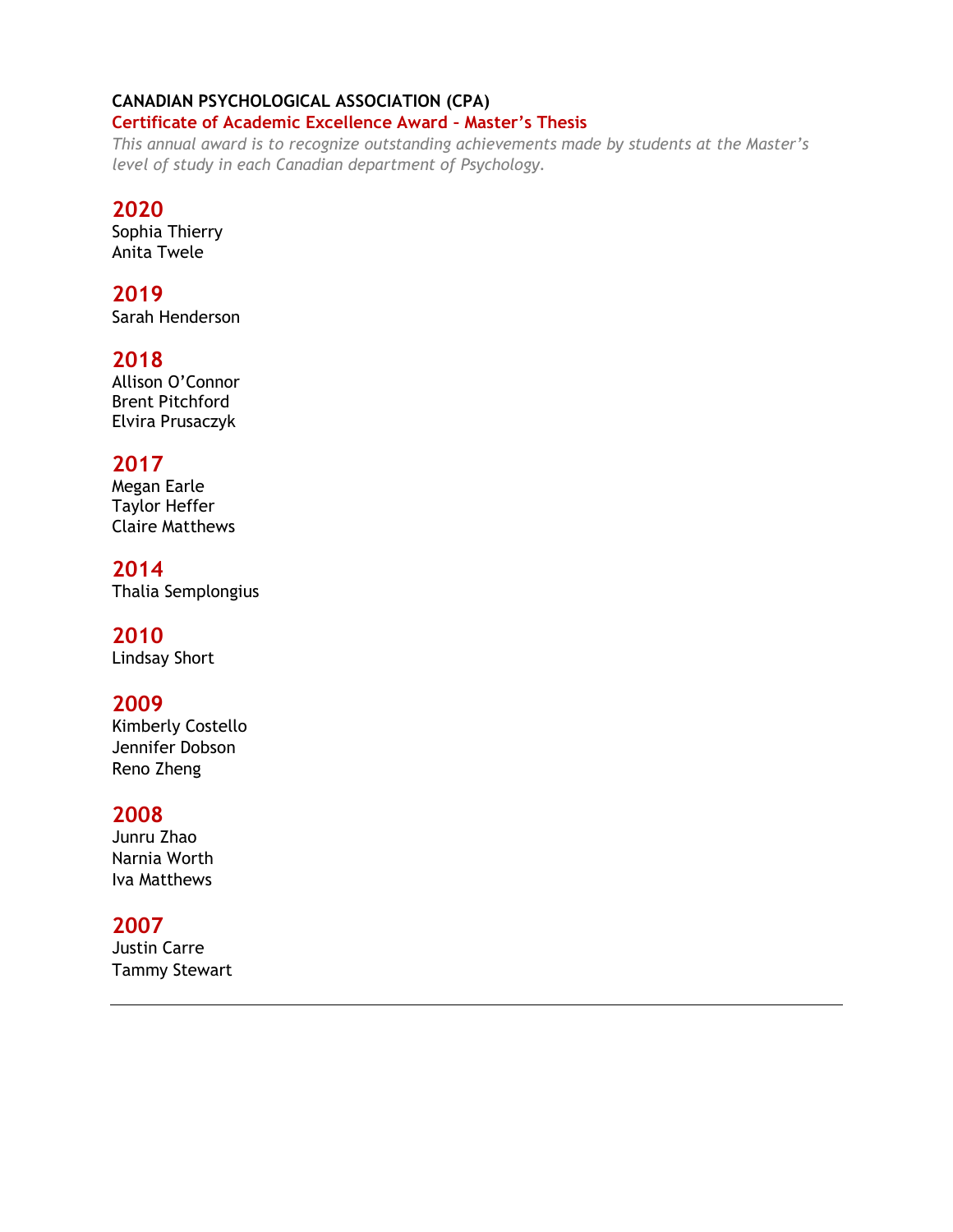# **COUNCIL OF CANADIAN DEPARTMENT OF PSYCHOLOGY (CCDP)**

#### **Teaching Award**

*This prestigious award is intended to recognize excellence in teaching on the part of Teaching Assistants.*

# **2015**

Andrew Kemble

# **2014**

Allan Campopiano Angela Dzyundzyak Carol Leishman

# **2013**

Matthew Green Christine Lackner Thalia Semplonius

# **2012**

Kyle Horvath Cara MacInnis Lindsey Short Julie St. Cyr-Baker

# **2011**

Gillian Dale Stefon van Noordt

#### **DR. RAYMOND AND MRS. SACHI MORIYAMA**

**Graduate Fellowships** *This is an annual award to an entering graduate student in each of the Faculties.*

# **2017**

Xiaoyang Xia

#### **2015** Megan Earle

**2012** Royette Tavernier

#### **2011** Alicia Rubel

**2010** Julie St Cyr-Baker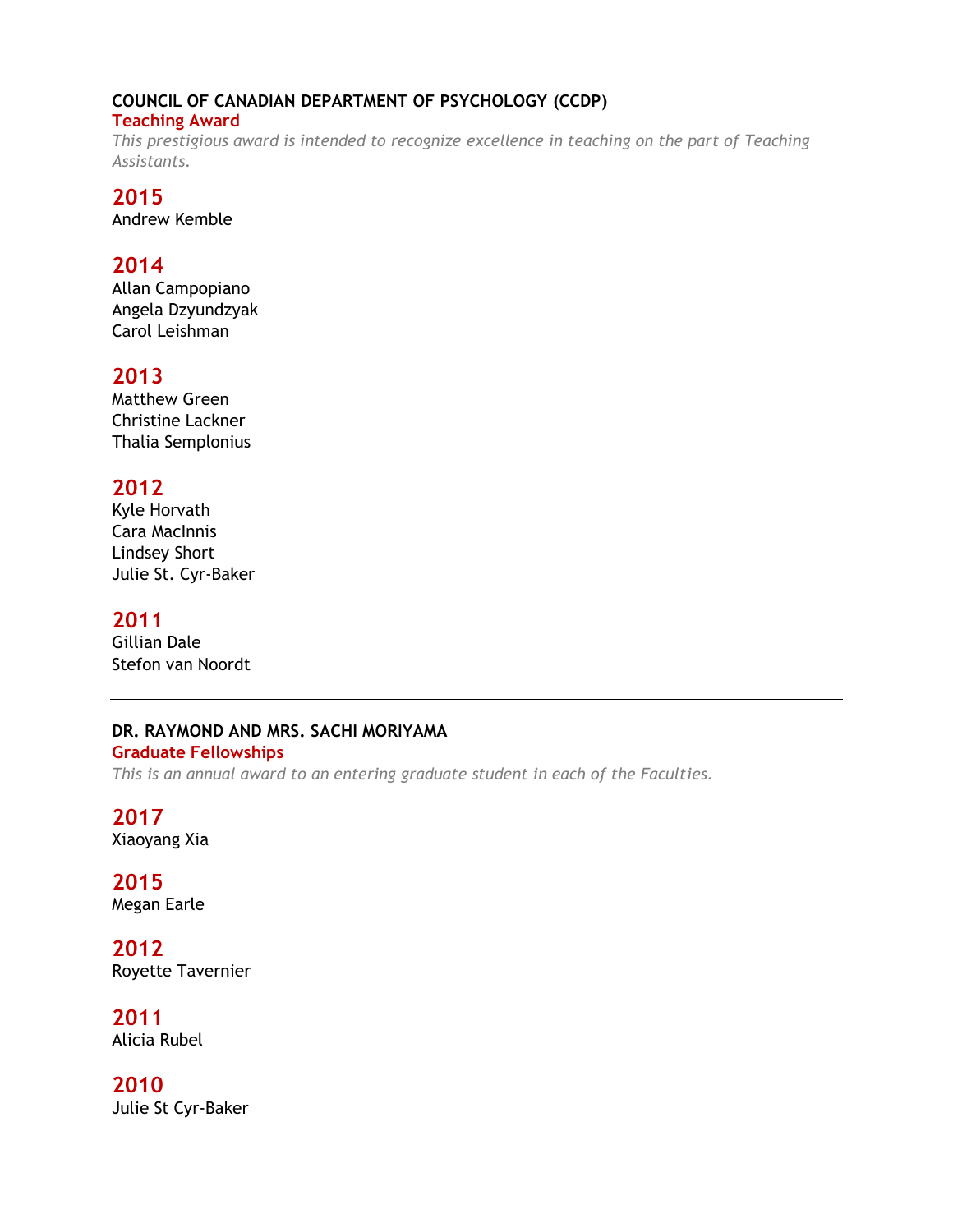#### **EDGAR AND IRMGARD PENNER TRUST**

*Awarded annually to one or more international students, in the first or subsequent year of a graduate program, who has achieved high academic standing and does not receive financial support form his/her country.*

#### **2010**

Reno Zheng

#### **GOVERNOR GENERAL'S GOLD MEDAL**

*This award is given by the Governor General to recognize outstanding scholastic achievement in Canada. It is awarded to the student graduating with the highest average.*

**2004** Kelly Campbell

**1996** Tim Murphy

#### **JACK MILLER EXCELLENCE IN RESEARCH AWARD**

*This annual award recognizes excellence in research at the Master's or Doctoral level.*

**2020** Megan Earle

**2019** Allison O'Connor

**2018** Ann Farrell

**2017** Mark Haffarth

**2016** Shawn Geniole Megan Earle

**2015** Stefon van Noordt

**2014** Paul Adachi

**2013** Cara MacInnis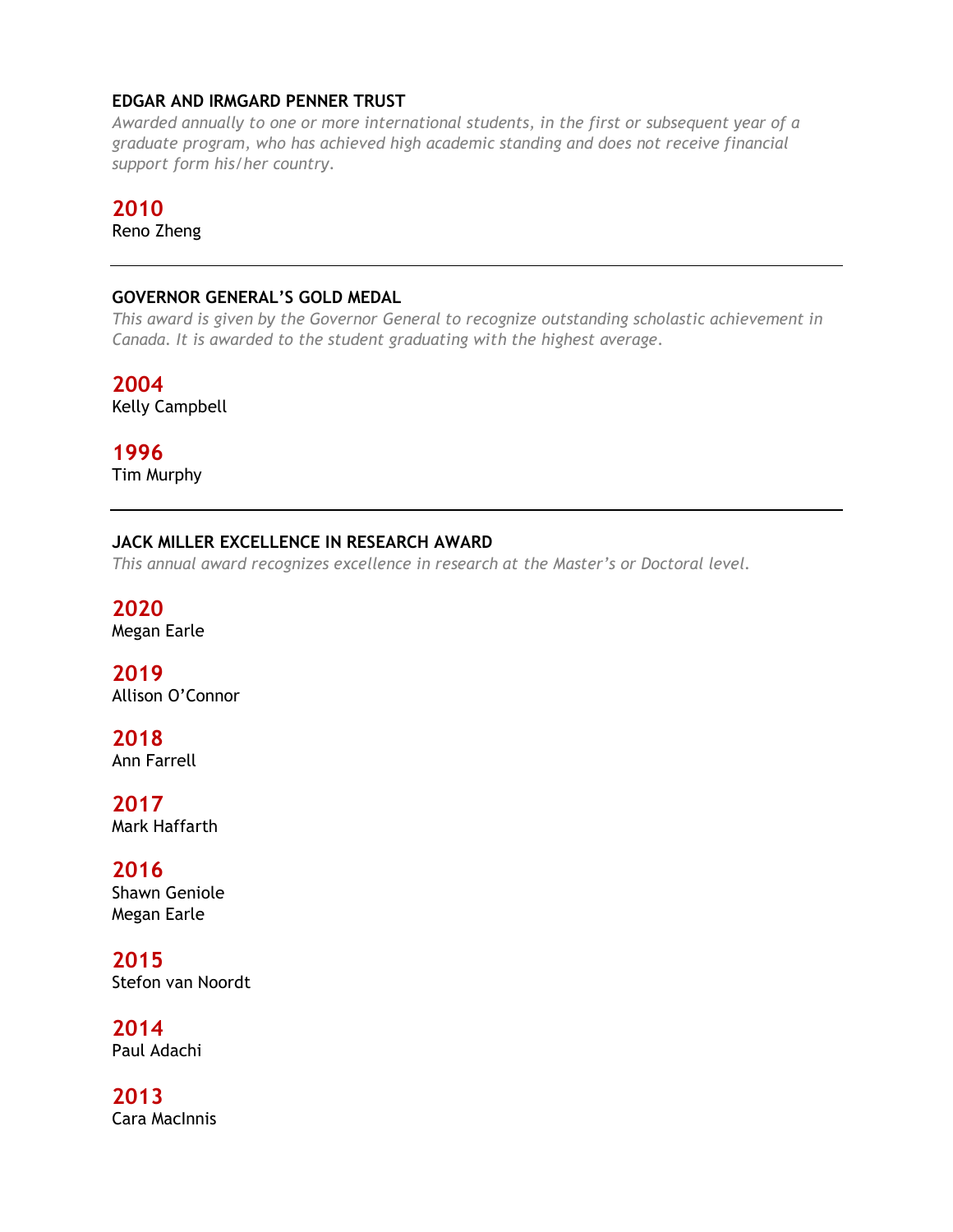**2012** Mary MacLean

**2011** Stefon van Noordt

**2010** Iva Mathews

**2008** Becky Choma

#### **WENDY MURPHY MEMORIAL AWARD**

*This award is given annually to a returning Psychology graduate student based on consistent academic excellence and collegiality.*

**2020** Elliott MacDonell

**2019** Jennifer Roters

**2018** Caitlyn Gallant Taylor Heffer

**2017** Nathalie Gauthier Kevin MacDonald

**2016** Kevin Mulvihill

**2015** Mark Hoffarth

**2014** Christine Lackner-Malyk Alicia Rubel

**2013** Sean Robb

**2012** Angela Dzyundzyak Julie St. Cyr-Baker